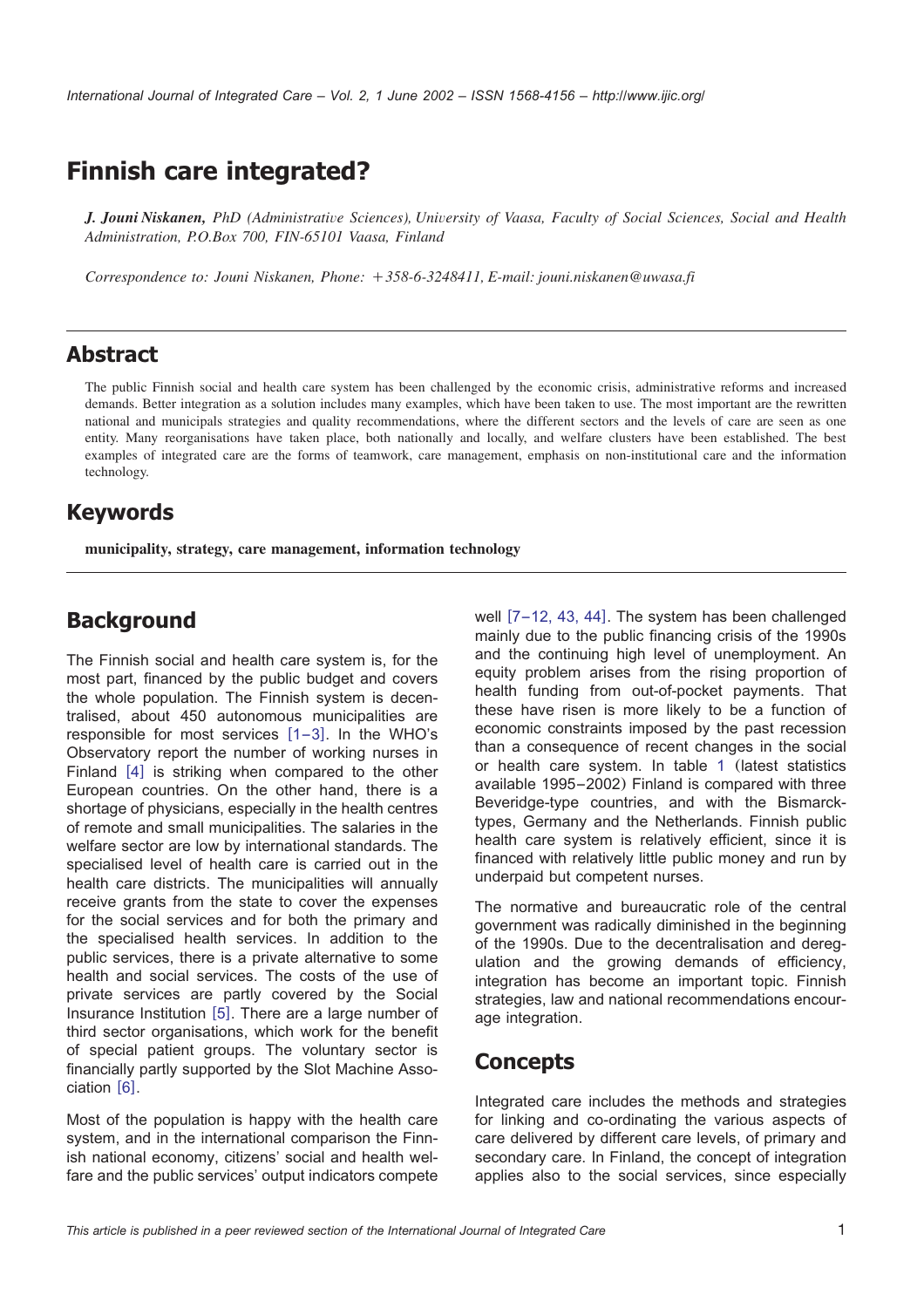|                                                                       | <b>FIN</b>   | <b>SWE</b> | <b>DK</b> | <b>UK</b>      | <b>GER</b> | <b>NL</b> |
|-----------------------------------------------------------------------|--------------|------------|-----------|----------------|------------|-----------|
| Rank of Country's<br>Human Development<br>Index                       | 10           | 4          | 15        | 14             | 17         | 8         |
| Rank of Country's<br>Technology<br>Achievement Index                  | $\mathbf{1}$ | 3          |           | $\overline{7}$ | 11         | 6         |
| GDP per head (Index<br>$EU-15 = 100$                                  | 101          | 102        | 118       | 102            | 108        | 113       |
| Unemployment rate as %                                                | 10.2%        | 7.2%       | 5.2%      | 6.1%           | 8.8%       | 3.3%      |
| Expenditure on Social<br>Protection (excluding<br>Health) as % of GDP | 20.3%        | 24.9%      | 21.7%     | 19.8%          | 18.8%      | 19.9%     |
| Expenditure on Health<br>as % of GDP                                  | 6.9%         | 8.4%       | 8.3%      | 7.0%           | 10.5%      | 8.6%      |
| <b>Health Care</b><br><b>Expenditure from Public</b><br>Sources as %  | 76.3%        | 83.8%      | 81.3%     | 84.2%          | 75.3%      | 70.4%     |
| Physicians and Nurses<br>per 1000 Population                          | 3.1/21.7     | 3.1/8.2    | 3.4/7.2   | 1.6/5.0        | 3.5/9.5    | 2.5/9.0   |
| Hospital Beds per 1000<br>Population                                  | 2.5          | 2.5        | 3.4       | 2.4            | 7.0        | 3.4       |
| Average Length of Stay<br>in Acute Hospitals in<br>Days               | 4.5          | 5.1        | 5.7       | 5.0            | 11.0       | 8.3       |
| People Satisfied with<br>the Health System as %                       | 74%          | 59%        | 76%       | 56%            | 50%        | 73%       |

patients of long time care need support, which is a duty of the social sector as well.

The scope of integration in this article covers the noninstitutional and institutional echelons, also municipal and national levels. The perspective of this article is related to the management reforms, and organisation redesigning. General systems theory, social exchange theory, and co-operation theory  $[13]$  $[13]$  $[13]$  are behind the forms of integration, but practical forms of integrated care have apparently evolved without a grand theory.

# **Integrated strategies**

Table 1

The most important integrated nation-wide strategy of social and health care is the government's political programme  $[14]$  $[14]$  $[14]$ , which articulates the political social and health targets for the years the coalition is in charge. The coalitions have been quite stable and they have been able to carry out their intended policies.

The Ministry of Social Affairs and Health has the responsibility to publish general outlines for the overall development of the sector. The most important current integrated strategies are:

- Strategies for Social Protection 2010 [[15](#page-8-0)] integrates both the social and the health sectors
- Government Resolution on the Health 2015 Public Health Programme  $[16]$  $[16]$  $[16]$  is the national version of the WHO's Health  $21$  [[17](#page-8-0)]
- Goal and Action Programme for Social Welfare and Health Care 2000–2003 lists both the social and the health care targets

One form of soft law, quality recommendations, sets targets for integrated care as well:

- The quality management strategy for social and health sectors
- The quality framework for the care of elderly people
- The national framework for mental health services
- The medical associations' [[18](#page-8-0)] evidence based medicine recommendations
- The health care technology assessment unit's (FinOHTA) [[19](#page-8-0)] recommendations
- The social care evaluation project's (FinSoc) [[20](#page-8-0)] reports

These various quality tools make the clients aware of the expectations of good care. Recently published reports have suggested that standards should be set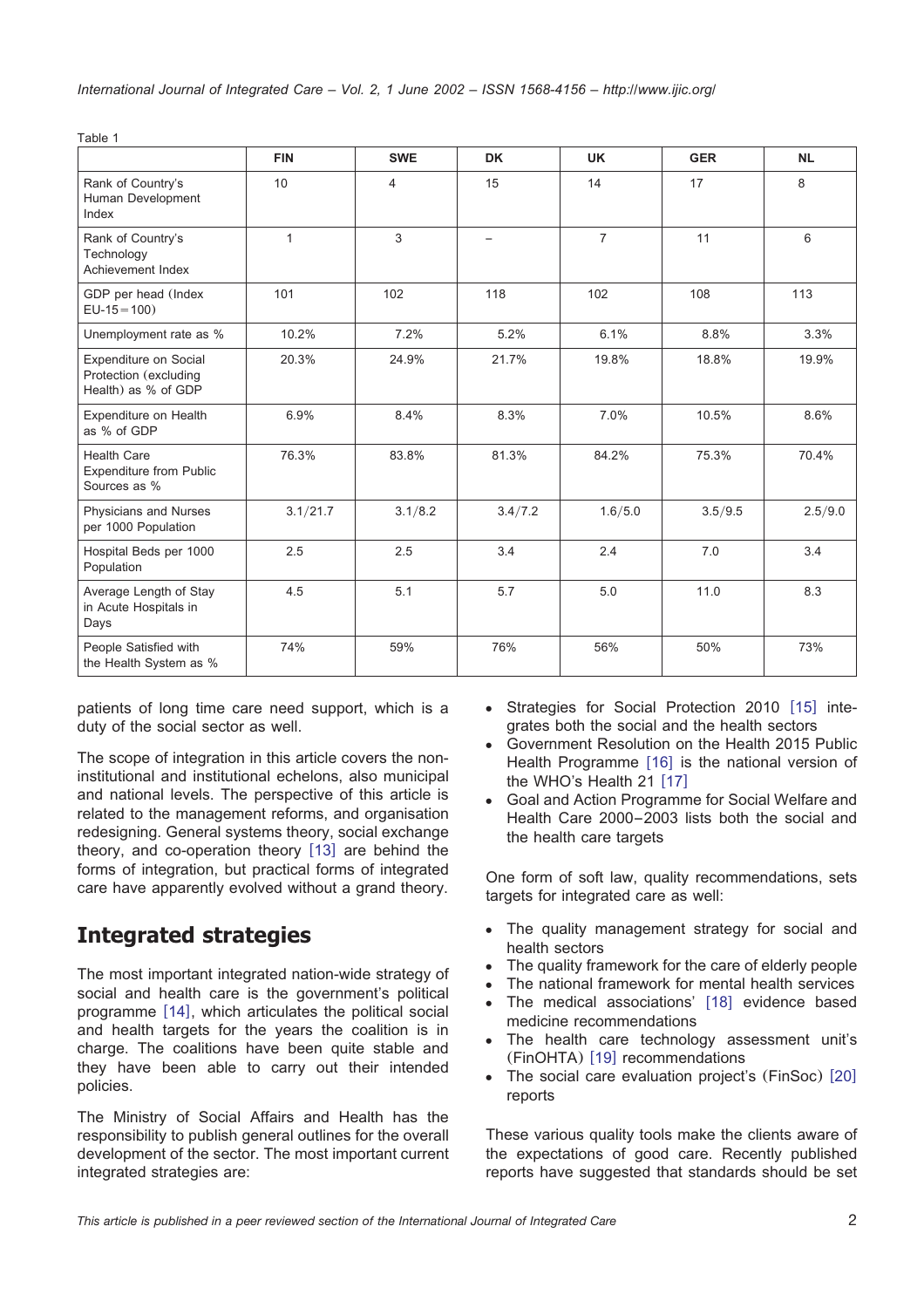for maximum waiting time and care guarantee for health services as well.

Most of the ministries were reorganised in the begin-ning of the 1990s [[21](#page-8-0)]. In the Ministry of Social Affairs and Health [[24](#page-8-0)] two separate agencies were amalgamated into the National Research and Development Centre for Welfare and Health (the STAKES) [[22](#page-8-0)]. It now carries out research, development and evaluation of both social welfare and health. The institutional integration of both the social care and the health care research was not easy, since both sectors have different fields of interest, scientific paradigms, research methods, and traditions [[23](#page-8-0)]. Further integration of social and health care administration have been suggested.

#### **Municipal reforms**

The municipalities have the key role in welfare serv-ices. The radical [[25](#page-8-0)] Law of Social and Health Care Planning and State Subsidy (1992) changed the state grants from a piecemeal detailed ex-post system that covered the expenses into a system based on the exante calculation of needs with a particular mathematical formula. The municipalities also have the right to use the subsidies as efficiently as they wish; the government will not monitor how the money is spent. Another major reform, the new Local Government Act [[26](#page-8-0)] of 1995 allowed the municipalities to reform their own administration. The municipal legal obligations to arrange social, health and other welfare services have not diminished, but the steering systems have become less normative.

There is growing criticism about the increased autonomy of municipalities. Equal access for all citizens to public social and health services has been the key value of the Finnish welfare state, so many were worried about a too radical administrative reform. The resulting varying quality of institutional care, especially the care for the elderly, was a sensitive topic in the 1990s. The effects of the changed subsidy system and other administrative reforms were unfortunately mixed with the effects of the deep economic recession of the early  $1990s$   $[27]$  $[27]$  $[27]$ .

Primary care's municipal associations jointly maintain health centres with neighbouring small municipalities. Many of them had been financially inefficient, since the economics of scale did not work here. Some of these primary care associations were dismantled in the 1990s and the member municipalities took over the tasks.

There are also the larger municipal associations for specialised health care, the health care districts. Previously these municipal associations also got their financing directly from the state. The municipal associations were quite independent from the municipalities until 1992. After the change in the grant system, the associations became subordinated to the municipalities, since the municipalities received the state grants instead. The health care districts now have to get the majority of their money by selling the specialised health services to the member municipalities. The internal special health care quasi-markets were evolved in the 1990s.

The autonomous municipalities have the right to plan and implement their social and health service activities as they see fit. There are so many social and health development projects that not all of the municipalities have been able to carry them all out. The general problem with such programmes is that they are rather dispersed and uncoordinated. Therefore, there is an official suggestion that says each municipality ought to integrate the projects and programmes into a single municipal welfare policy portfolio*.*

The municipalities have integrated their political health care and social care boards and other public service boards into fewer, but larger, boards. In many municipalities, the social and health boards have been integrated with each other and/or with the board of primary education, or with the board of sports, or with the board that deals with the temperance work. The integrations aimed at reducing bureaucracy and streamlining the administrative processes. It is clear that democracy and the citizens' participation element in municipal administration are the losers. Management has more degrees of freedom but at the expense of democracy, which is an important value. There are fewer people making decisions on local social and health policy than before.

Some new forms of patients' and citizens' participation have been taken into use. The municipal joint boards of the elderly and the municipal joint boards of the handicapped people hold meetings with the third sector associations and the municipal authorities as well as with the private sectors' representatives. The status of the joint boards of the physically challenged is mentioned in the law. The task of the joint boards is to guide the municipal authorities to ensure that the local services are also fitted to the needs of the elderly or the physically challenged. The joint boards are established to make the weakest peoples' voices heard, so that the municipal services and also the private sector's services could be better suited to them.

''Teamwork'' is one of the most intensely repeated words in the Finnish social and health sector at the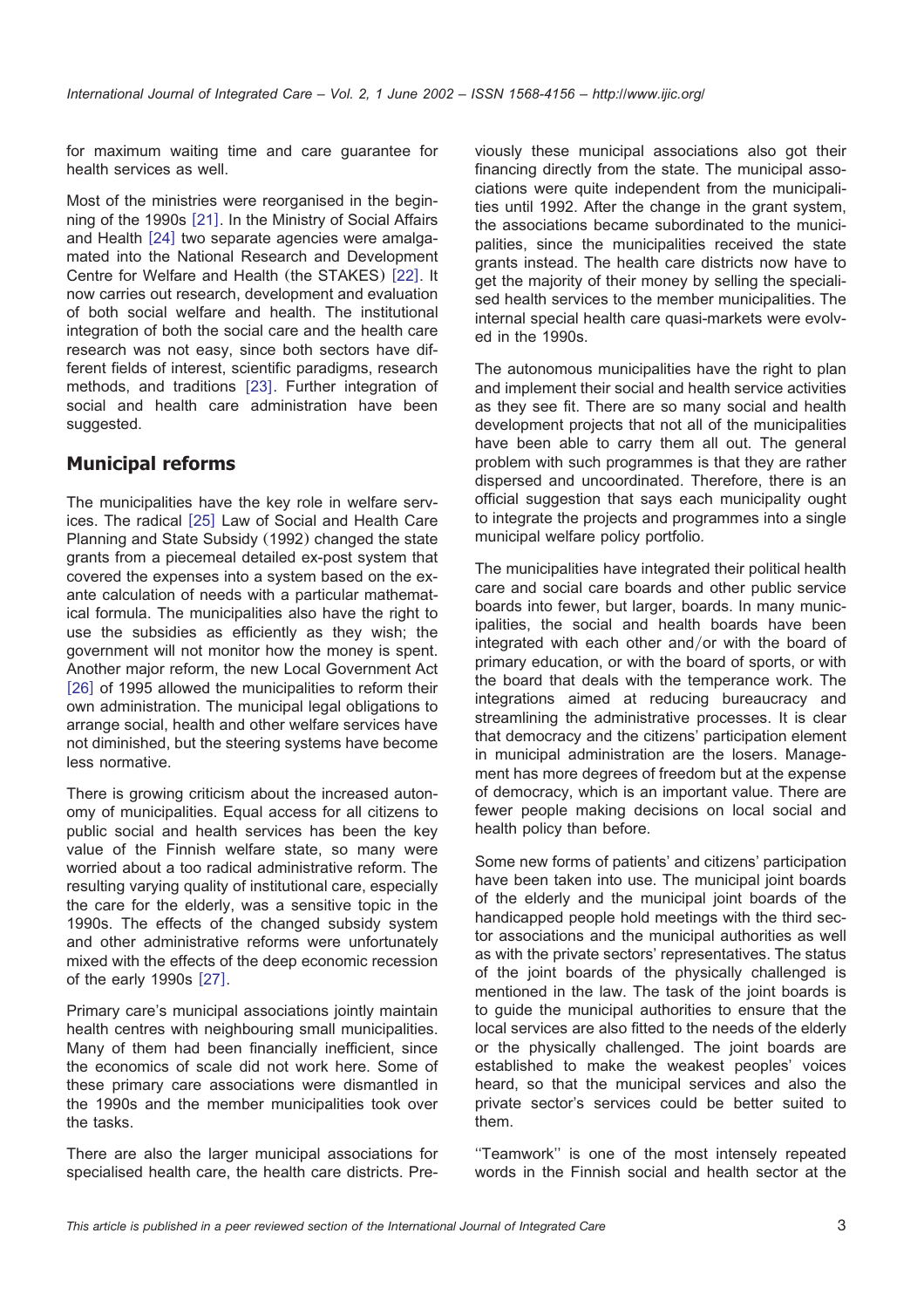grassroots' level. Unfortunately, the usual problem has been that the home care workers and the homenursing professionals have carried out their work without knowing of each other's doings, even though they have had the same patient/client. Autonomous teams have been the theoretical ideals of many management doctrines. The integrated teams of social sector's homecare and health sector's home nursing are more common. A team can have members from different professional backgrounds. The members organise the tasks so that the people from the social care and health care can work jointly and in co-operation with the patients.

The service circle is one version of the teamwork. For example, a sick child can have supporters from primary care, specialised health care, social care, and from the voluntary sector. Every part of the circle is aware of the sick patient's needs and the other partners' roles in the collaboration.

The leading group is a way to integrate strategic management between different welfare sectors. Managers who represent different divisions or sectors can organise their collaboration in official or unofficial meetings. Leading groups are a common way to integrate the work of different result units or, for example, of the social and health sectors within a single municipality. The leading groups can include meetings with private and voluntary sectors. Leading groups can have an unofficial or official role and they can be called by different names. The idea of the leading groups is to transfer knowledge and information and is apparently quite a widely used phenomenon in the public sector.

One particular version of the leading groups is the SAS-group (See the client's problem, Assess the service needed, Suitable placing). The SAS-group of the municipal social and health authorities meets regularly to organise the integrated care for the new long time patients/clients. The systems vary in every municipality.

The law of the public authorities' collaboration in rehabilitation says that the municipalities must establish a leading group, called the local co-ordination group of rehabilitation services, for the collaboration of the state's local authorities with the local representatives of the Social Insurance Institution. The task of the group is to arrange the necessary services for people in need of various forms of rehabilitation. Rehabilitation consists of different duties and the process is particularly bureaucratic and exhausting for a patient who is weak. The same law established the regional co-ordination boards for the rehabilitation services as well. A nation-wide body of rehabilitation was also established to co-ordinate the rehabilitation processes at the macro-level.

#### **Welfare clusters and centres**

Welfare clusters, or wellness clusters, technology centres, and centres of excellence have been built up during the 1990s according to Porter's  $[28]$  $[28]$  $[28]$  ideas. Wellness cluster means that the social care and/or the health care know-how are developed into marketable wellness products and services. Clusters consist of local partners (universities, polytechnics, hospitals, private companies, and third sector associations, municipalities), who aim at new innovations in the fields of social care, health care, biotechnology or information technology. The innovations, products and the scientific work that they hopefully will produce in the future are eventually meant to benefit all the partners and even in some cases, to become profitable export businesses. There are clusters and centres of various scales in the cities of Oulu, Turku, Kuopio, and in smaller scales in some other cities. They call themselves by different names and their profiles vary. These clusters/centres concentrate mostly on the hard sciences: medicine, biotechnology, economics and ICT engineering. Unfortunately the social care has a smaller role in these centres.

#### **Examples of care management**

Seamless care means that collaboration between the primary health care level and secondary specialised health care should work as smoothly as possible. The primary health care takes place in municipal health centres, also in private clinics, working places, schools, and defence forces. All these organisations have their own budget and their own patients and they are administered separately. If the patient needs further investigations and care, he or she will be guided to the next level of care, to the special health care. In further cases, the patient will be sent to a university hospital. After he or she returns home, very often some kind of social service is needed, which the municipality provides. The social sector is also responsible for the same patient/client. In addition to that, the patient's employer's primary health services, Social Insurance Institution, insurance companies, and third sector associations can have a role in the service chain. The patient/client should be taken care of in the most appropriate and cost-efficient place. Since the patient/client usually prefers living at home, all the alternatives should be planned so that he or she would not need to stay away from home and from normal life more than necessary. That is also costefficient, since the patient's bed in specialised health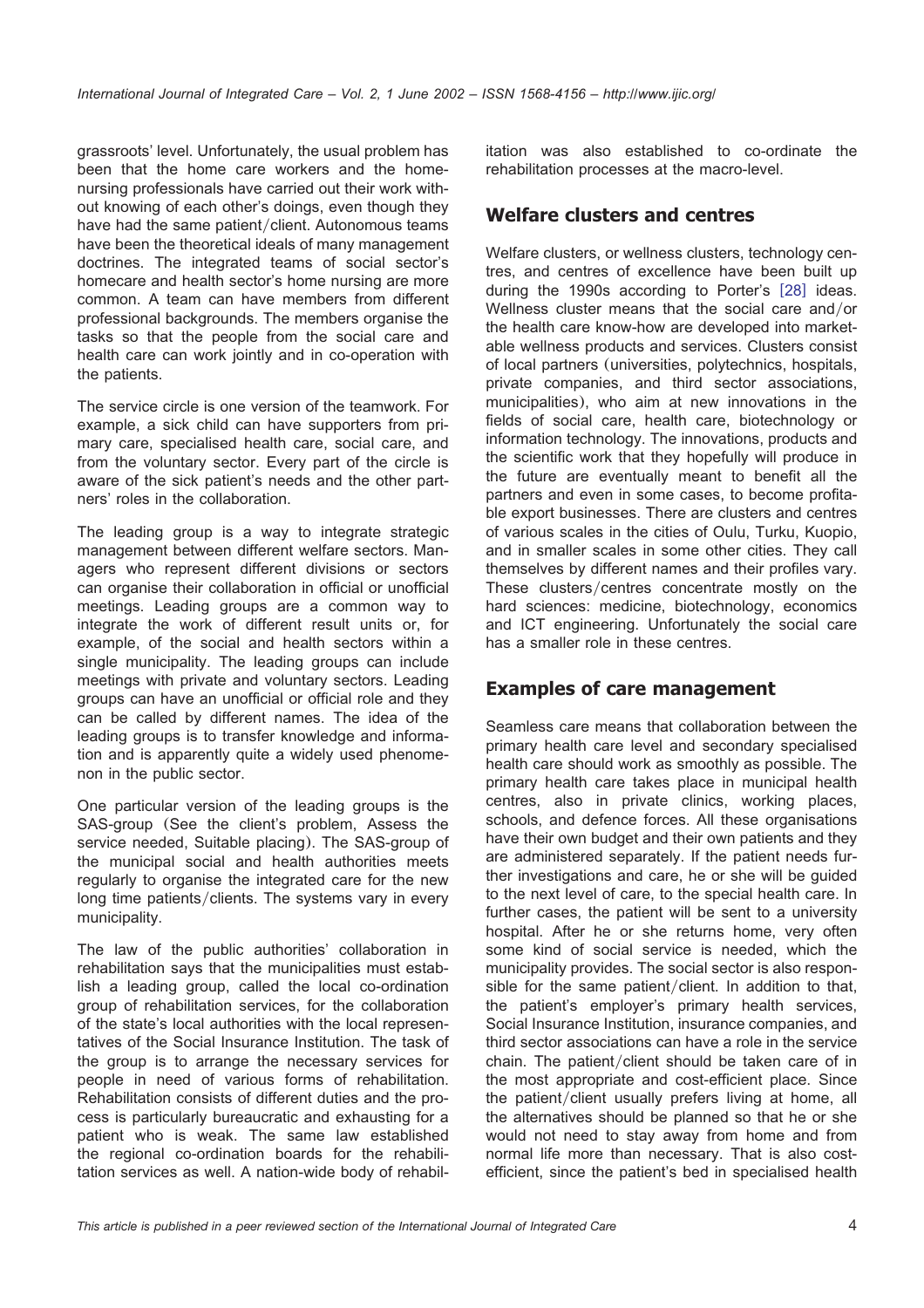care is the most expensive place for care. Integration and better co-ordination are not new demands; they have been hot topics for decades.

The special health care partnership agreement is a Finnish version of the purchaser-provider split, which aims at improved integration between primary and secondary care. The municipalities buy the services for the citizens from the health care districts, and pay for the services. Since 2001, most services in all the health care districts have been priced according to the Diagnosis Related Groups (NordDRG) [[29](#page-8-0)]. The purchaser can be a group of smaller municipalities, or alternatively, a single larger municipality. Collaborating small municipalities agree how they split the costs between themselves. The provider is the health care district. The written agreement says how many services will be purchased during the period of 1–3 years and for what price. In case more or fewer services than expected would be purchased, another price will be set according to precisely agreed criteria. The meaning of the agreement is to plan a better balance of the future variations of needs and costs and the general rise of expenses. The market-oriented models have not always been successful  $[30, 31]$  $[30, 31]$  $[30, 31]$ , so the Finnish models are rather cautious. The Pirkanmaa Health Care District has the longest experience of a partnership agreement since the end of the 1990s. The central problem at the moment is that the municipalities own the municipal associations, which run the hospitals. The municipalities are, at the same time, the buyers and the sellers of health services, and their interest is not to use alternative, maybe more efficient or cheaper private services, since in any case they have to cover the expenses of their own institutions. From the administrative point of view the situation is not quite clear.

One recent care management example concentrated on the information flow between primary and secondary care in Helsinki. The manual system of referralepicrisis since the 1950s did not work well enough. The Helsinki University Hospital's solution is the mutual case management agreement, which is also known as the regional care plan. The literal agreement/ plan mentions the division of responsibility of a single patient's care. The written agreement will be sent from the primary health centre to a specialised care hospital, to a day care institution, to a maternity clinic, or other relevant partners in the single patient's service chain. The paper will be signed and returned to the physician who takes the overall responsibility of the patient's care. The agreement states the details of how the partners will exchange information and how they will collaborate in order to make the care most useful for the patient.

Some primary health centres have ensured that the patients are treated by the same staff. The responsibility can be personalised in the family doctor system. Municipal primary health care's population responsibility means that the responsibility of the care is divided between teams of the health centre. There are also list systems in some forms of social care, and in maternity care. Some of the biggest municipalities have divided their population into several local integrated social and health service stations, which are responsible for the local listed citizens' primary social and health services. The units have their ''own'' listed patients/clients, and every citizen should know his/her "own" physician, if appointed, or at least should know the particular social and health station where  $he/she$  should go to if necessary.

There are various case managers of social and health services. The case managers' task is to supervise and help the clients/patients through the care processes or ''care bureaucracy'', so that a single individual patient/client actually gets the required services in every phase. The case managers can also receive complaints from the patient/client and/or give information about the different alternatives of social or health service.

The rehabilitation case manager is working in the hospital and  $he/she$  is responsible for the management of the patient's rehabilitative care. The rehabilitation case manager arranges, for example, postoperative rehabilitation for the heart or lung patient, and also visits the patient's home to make sure that the services are actually carried out, which is conducive to recovery. The rehabilitation case manager can be a nurse, physiotherapist or a social worker i.e. the professional background can be different. The dementia case managers are responsible for the supervision and arrangement of integration of the care for single demented patients in different phases in the social and health system. They are employed by the health care districts, or jointly with third sector associations. In some hospitals the appointed SAS-nurses are responsible for patients' flow, for example in surgical procedures. In most hospitals the nurses who are responsible for single patients are called the own nurses. It means that one nurse is responsible for the individual patient's welfare during the care process. The patient knows for whom to ask, or whom to tell, if there are some problems. Since there are many departments and many people who carry out different parts of the whole care, the own nurse can inform the patient about the steps of the care and follow the patient's care process.

In the city of Pori's Makropilotti-project, every client/ patient was supposed to have a personal advisor. The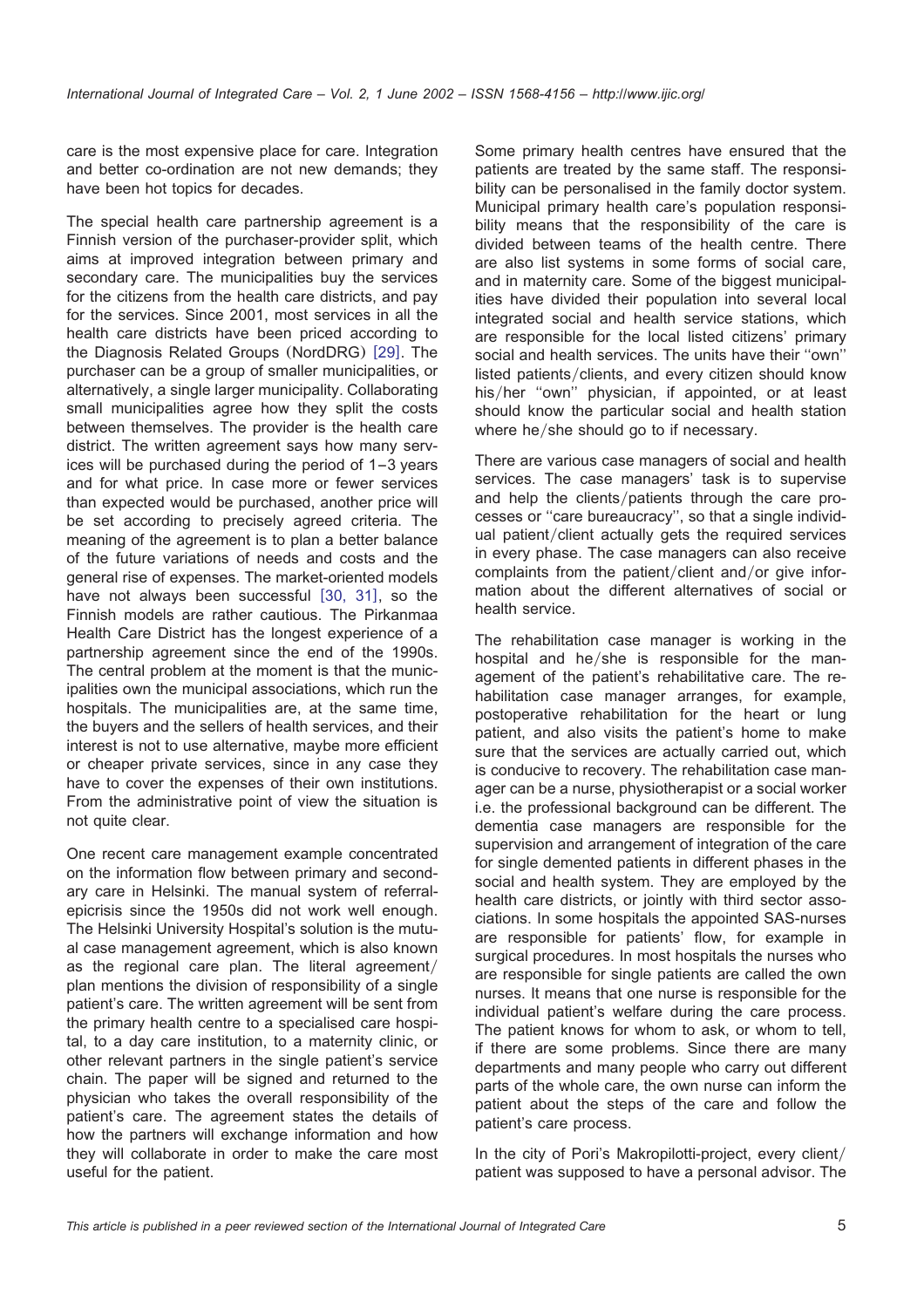advisors' role was to make sure that the patients and clients are aware of the services and of the different possibilities to get the right kind of care in the right place.

The patient ombudsmen are nominated in every hospital and municipal health centre. The ombudsmen work part-time, in most cases. A physician, nurse, or one of the administrative personnel is nominated for that job. The patient ombudsman is responsible for giving information and supervising all the patients who want to know more about their rights or to complain about the health services. The ombudsman is responsible for the guidance and supervision of the patients, so that the patient can get more information or make a complaint.

The municipal social care ombudsmen are responsible for the supervision of social services for all citizens in the municipality. The ombudsmen can work full-time or part-time. The social care system is a particularly complicated system, where the clients, in most cases, are not aware of all the possibilities they are entitled to. The patient ombudsmen and the social care ombudsmen are not judges; their role is to inform the patient what to do next and what he/she is entitled to.

#### **Emphasis on non-institutional care**

The emphasis on non-institutional care or community care rather than institutional care will continue to be given priority and the service structure will be adjusted further, accordingly. Day surgery means that some surgical patients do not have to stay overnight or longer in the hospitals, but they are sent home after the operation. That is possible with some smaller operations due to technical developments. A patient hotel is a place where the patient can rest after the operation if he or she is not capable or willing to go home right after a surgery. Some long time patients can stay there for longer periods of time, in case some service from the hospital is needed. It saves resources and it is less expensive for both the patient and the municipality. There are residential homes for the elderly or for the physically challenged in which they can live as normal a life as possible, but can get help if needed. There are also various forms of retirement or nursing homes, which represent alternatives for people who need more or less assistance. Financial support for the relative's care at home is one way to shift the responsibility of the care of the patient from the authorities to the immediate family or to relatives. A spouse or other relative can receive a small salary for taking care of the patient at home. Children's day-care can also be done at home, and

the mother receives a small salary, called the home day-care support.

Home help or domiciliary care is an important public social service. There are home help professionals who regularly visit the patient/client/families and do part of the housework, so that the patient/client/ mother can manage better at home. The home hospital is a new type of activity and it means specialists' and nurses' visits to the patients' homes. The physicians' house call is actually a reinvention, since abroad the physicians' house calls have been common. Since the 1970s, the municipal primary care's services have been provided only at municipal centres, mainly due to the large area of the country and due to the shortage of physicians. Today, in some municipalities, physicians can visit patients at their homes again, but the arrangements vary in every municipality.

The private alternative of health care has always remained quite a significant part of the Finnish health care system. Non-profit organisations primarily produce social welfare services, while private enterprises concentrate on health services [[32](#page-8-0)]. Physicians can work in a private clinic full-time or part-time, and there are dentists, physiotherapists, home care aiders, and children's day carers who work privately, but get their money for the most part from public sources i.e. from the municipality or from the Social Insurance Institution. The social insurance system was constructed so that an alternative private system exists if the patient prefers it. Even though the Social Insurance Institution later reimburses the private sector's bills for the client for the most part, it is cheaper for the patient to choose the public services.

Another form of integration or mixture of public and private is that specialists can treat his/her "private patients'' in a public hospital. The patient pays a higher fee for the care in the hospital and the specialist is expected to pay more attention to the private patient. This integrated or mixed system was motivated due to a shortage of specialists so that their capacities could be used in the most efficient way in order to benefit as many patients as possible. Secondly, the expensive equipment in public hospitals could also be used in the most cost-efficient way. Thirdly, there are patients who demand more care and are willing to pay for it.

### **Better integration of care through information technology**

Telematics or information and communication technology has a promising role in Finnish social and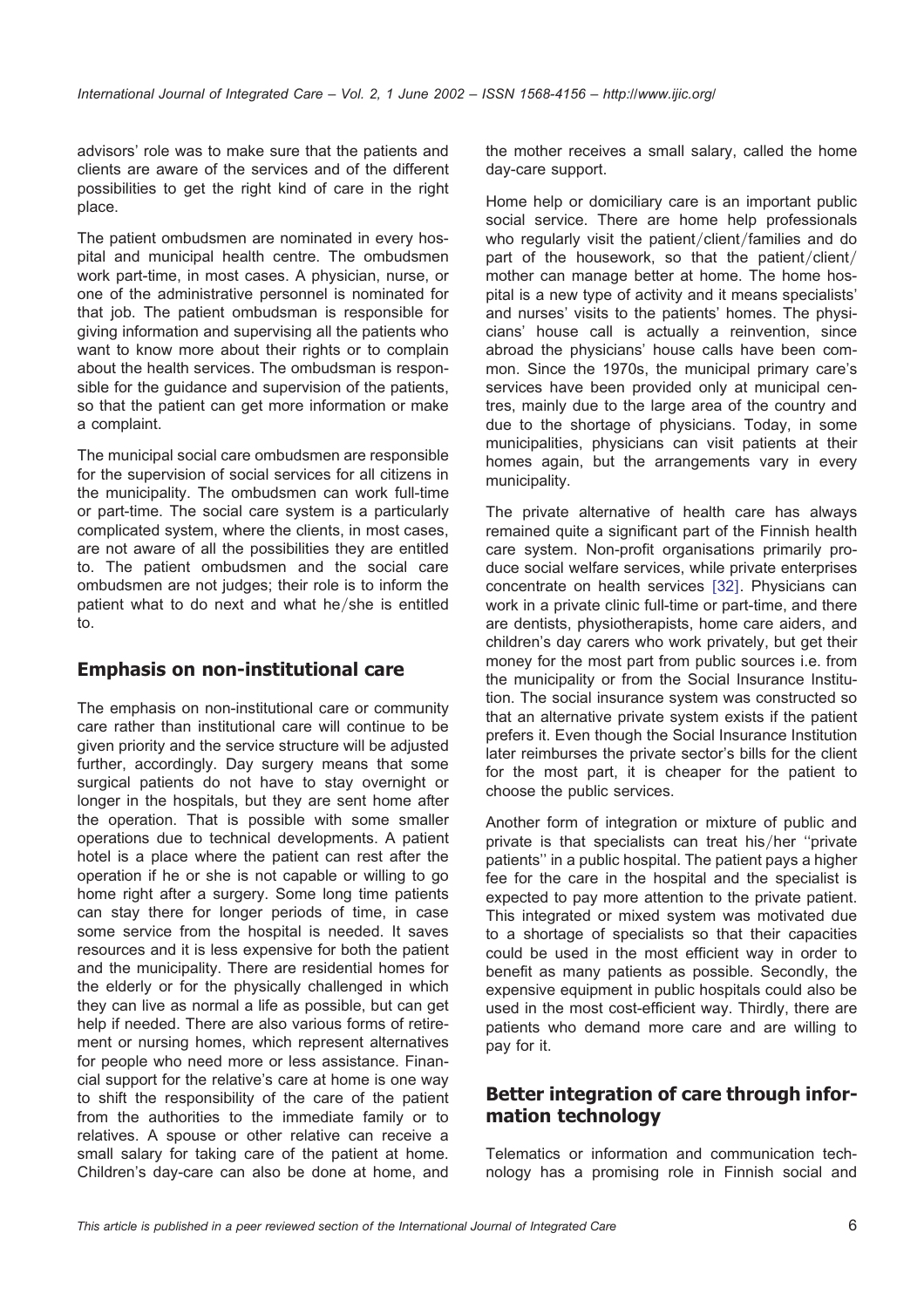health integration. Due to the relatively small costs of ICT-devices compared to institutional care, the various ICT-based systems will be a more common sight. There are the experiments of personal alarm systems for the physically challenged. There are GSM phones attached to the GPS-satellite system, which tell the public nurses where the patient is in case he/she has problems. The city of Helsinki's home nursing workers' portable computers are combined with GSM cell phones, with which they update the laboratory data of the patients and other care files. The professionals can spend more time with the patients and do the actual work. Most health care districts have taken into use live on-line video conferencing. The Internet has proven to be a good medium for the digital transfer of X-ray shots and other laboratory tests. There are experiments of tele-psychiatry and of Internet wellness clinics, which advise people who want to ask questions about health.

The most important pilot of integrated care was the Makropilotti-project [[33](#page-8-0)]. The project's idea was to integrate, with ICT, the patient records from primary health care, from the specialised health care, from the municipal social services, and from the Social Insurance Institution. The patient/client had a credit card-sized identification card, which is a key for the physician or social worker to gather the patient's other data from the network. The data network combined the patient's different periods into one history, so that the specialist could have on-line, updated, reliable data on which expert has done what and when to the patient. This exchange of data is important, since the core problem of the integrated care has been the lack of updated information. The patient was supposed to control the systems, since he/she could monitor who has read his/her data and when. The aim of the experiment was better care and cost control by information exchange. The strict rules on the delivery of patients data were only possible due to special legis-lation [[34](#page-8-0)]. Unfortunately, the technical problems were only partly solved during the pilot when it ended in 2001. Despite the disappointments of this particular, maybe a bit over-ambitious pilot, there are numerous other smaller scale pilots, which aim at the same thing.

#### **Better pilot management**

Typical for Finland are numerous experimental projects, pilots. There are projects for mental health, social inclusion, urban programmes, asthma care, diabetes etc. Internet portals are a practical source of information, when information on special experiments is needed. The experiences of the projects could not be distributed efficiently through research reports or

evaluation reports. These portals are either already in use or soon forthcoming:

- VerkkoTATO lists the social and health care development programmes
- TietoVEP lists the social care experiment projects
- SOSIAALIHUOLLON E-KONSULTAATIO is a portal for professional social workers' information exchange
- HARE lists all the ministries' projects
- SOTEVERTTI contains municipal benchmarking statistics of the social and health care
- SOTKA database lists comparative health care output and financial statistics
- SOSTERNET lists activities of third sector organisations

So far, the portals are not functioning sufficiently well; there is more potential on the Internet than has been used yet.

#### **Integrated education**

There are many education programmes, which have integrated social and health sectors horizontally, or theory with practise vertically.

At the basic level, a new three and half years integrated vocational study programme has been established to educate multi-professional practical nurses. Practical nurses are capable of doing some basic medical work; home help and some tasks of social care also belong to their fields of competence. Some criticism has been presented about their actual capability to handle both medical and social tasks in practice, but development of this vocational programme continues.

There are complementary management courses in the polytechnics, which add nurses' competencies to become ward sisters. Due to the growing complexity of management especially the nurses have felt that they need further education of administrative tasks. The same management studies fit also for the social workers, whose previous management studies have been rather little. The contents of the complementary courses vary in different polytechnics of the country, but one of their core themes is the integration of services. For those people who already work in social or health care management, there are additional academic courses. Professional Development programmes consist of management studies. It usually takes 2–3 years to complete the studies alongside with the normal work. The PD-programmes are also somewhat different from each other. In academic education, there are departments dealing with health management in several universities [[35](#page-8-0)–38]. Masters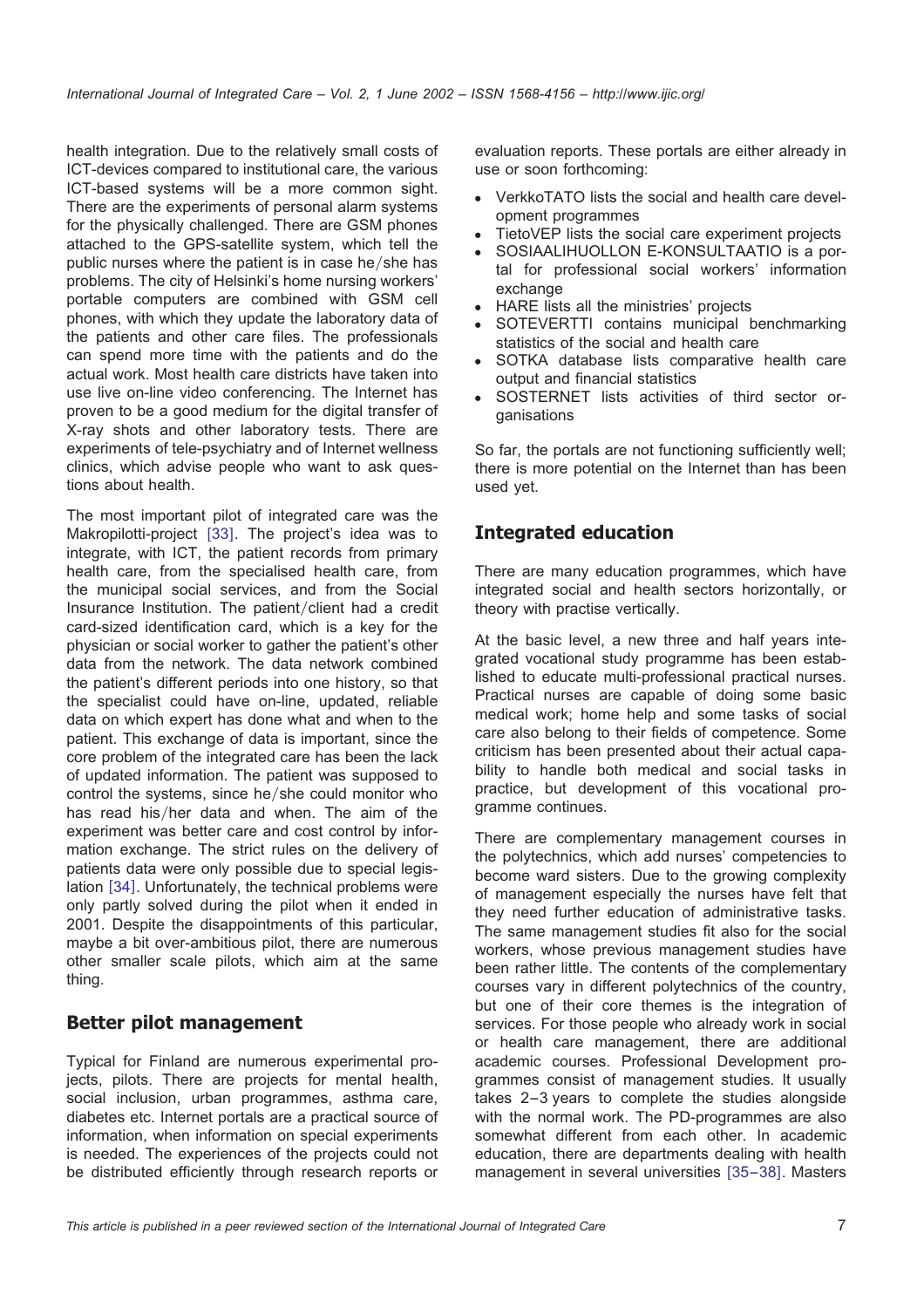of Public Health can major in health management, or health economics. There are also academic disciplines of the social and health administration  $[40]$  $[40]$  $[40]$ , the social care administration  $[41]$  $[41]$  $[41]$ , and the social and health policy  $[42]$  $[42]$  $[42]$ . Better integration of services is one of their important topics.

One problem in the health sector is the lack of competent physicians in remote municipalities and some bigger cities. One solution to the lack of doctors is the decentralised education of physicians at the specialising phase of studies. Some hospitals, other than university hospitals, are now entitled to give lectures and supervision to the students. This decentralisation is expected to encourage students to carry out more work in the regional hospitals after they have finished their studies. This form is to suit the education better to the needs of working life.

## **Summary**

This article gives a short introduction to the integration of the Finnish social and health care from the administrative point of view. Integration can take place vertically between different levels, or horizontally between different sectors.

Politically and strategically, there is good general awareness of the benefits, but how that should take place in practice, is another thing. The municipalities are free to integrate activities according to the strategies that the ministries provide for them but there are also examples of disintegrative actions. Integration of organisations does not automatically result in integration of professions or multi-professionalism at the operational level.

Leading groups and teamwork are ways to combine horizontally the management of different parts of the social and welfare sectors. There are also different kinds of case managers, whose tasks are to guide the client/patient through the welfare sectors. This task is more important, since the social and health bureaucracy is rather complex for ordinary people. Vertical integration is also possible. Integrating the education of physicians vertically with the local hospitals combines the capacities of the universities and the needs of working life. Some forms of integration are horizontal and vertical at the same time. Recently established welfare clusters and centres of excellence are expected to benefit the universities, polytechnics, municipalities, companies, regions, exports industry, and the patient/client also. These various new forms of integration seem to be quite interesting, since the partners are looking for a win-win relationship. They have

joined to collaborate with their own capacities, and to benefit from them. Information and communication technology across the boundaries of the social and health sectors is also a very promising way to integrate the social care and the health care services.

Integration must mean better know-how, better organisations, and better management. Integration means transformations of power-relationship and professional boundaries. These issues are sensitive and difficult. The municipalities want to be more autonomous, the institutions want to be bigger, the strong professions want to be stronger, etc. Integration means something that is sharing, reforming, transforming, negotiating, revolutionising, collaborating, exchanging, etc. If the patients'/clients' benefit is the target, the obstacles should be overcome.

In the comparative perspective, Finland follows international examples and experiences. The problems and also the solutions are rather similar in all the EU countries. Our national social and health system is decentralised but the citizens are mostly happy with the system. However, better quality, better cost control and better accessibly of care are continuous demands. The labour-intensive nursing will face labour shortage within ten years; therefore new (perhaps integrative) efforts have to be invented in order to manage that forthcoming problem.

After a decade of decentralisation, and deregulation, ideas have come up that it would again be time to centralise, or institutionally integrate, the Finnish health care system. In 2001, the Minister of Social Affairs and Health suggested that the health care is too scattered into too many small units, therefore, they should be amalgamated with each other and with the health care districts. Some health care districts should also be integrated with each other. The proposed ''regional health care districts'' should be made responsible for both the primary and specialised health care, and possibly for some social care services as well. A big health care reorganising project was initiated in 2001, and a green paper with detailed propositions was published in April 2002. The propositions resemble partly the UK reforms, and partly the Swedish reforms. These are the two countries from which we have traditionally copied the new ideas. The dispute about integration continues.

# **Vitae**

Jouni Niskanen works in the faculty of social sciences. His main research interests are the market-oriented modes of operation, ethics and values, and the quality management in the public social and health care.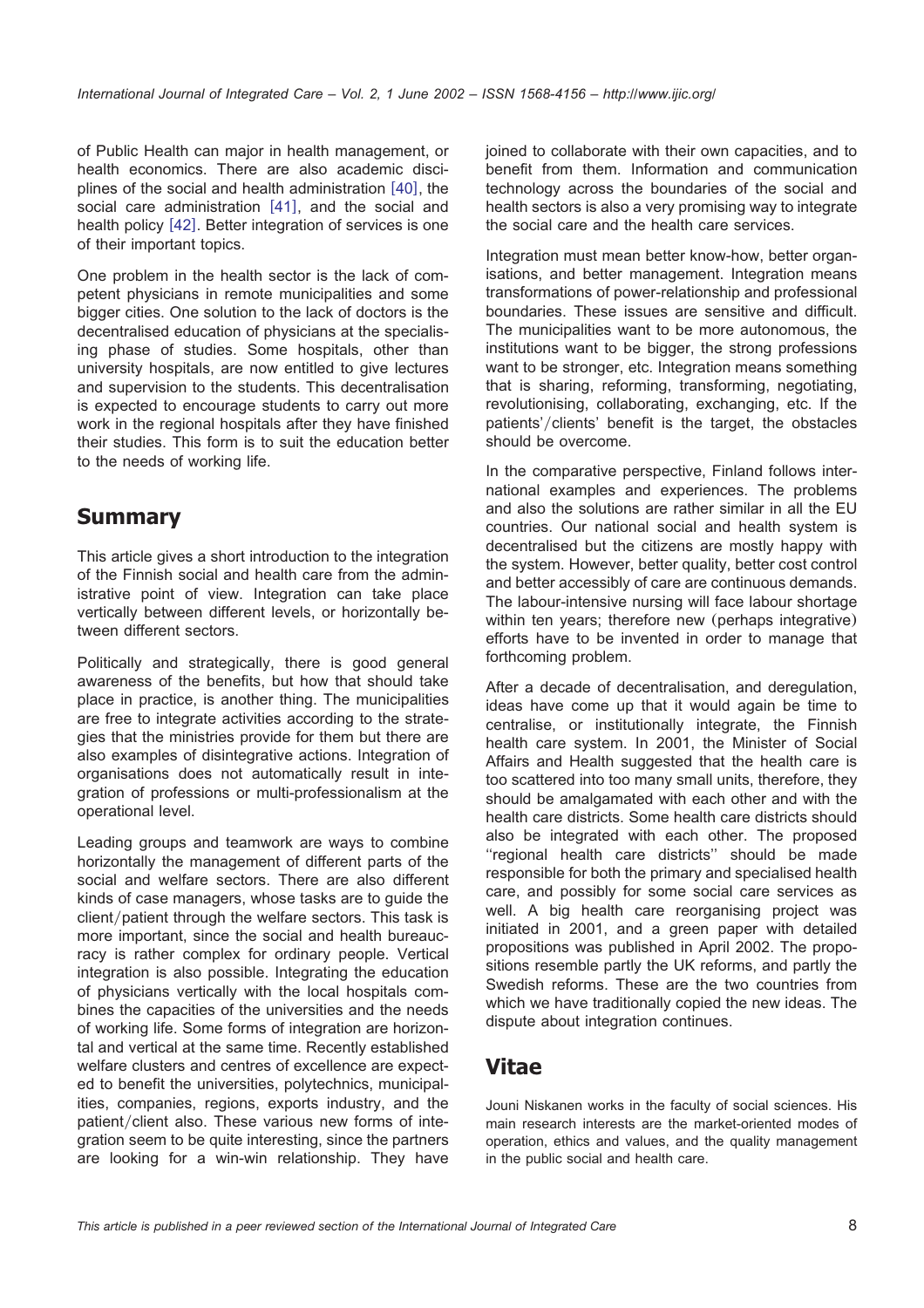## <span id="page-8-0"></span>**References**

- 1. The Social Protection in Europe 2001. Available from: URL:http://europa.eu.int/comm/employment\_social/missoc2001/ index\_en.htm
- 2. The Nordic Social-Statistical Committee NOSOSCO. Available from: URL:http://www.nom-nos.dk/nososco.htm
- 3. The Nordic Medico-Statistical Committee NOMESCO. Available from: URL:http://www.nom-nos.dk/nomesco.htm
- 4. Health care systems in transition, Finland 2001. European Observatory on Health Care Systems. Copenhagen: WHO; 2002 Vol. 4, No. 1. Available from: URL:http://www.who.dk/document/e74071.pdf
- 5. The Social Insurance Institution of Finland. Available from: URL:http://193.209.217.5/in/internet/english.nsf
- 6. RAY in brief. Available from: URL:http://www.ray.fi/english/ray/index.htm
- 7. The Social Situation in the European Union 2001. European Commission.
- 8. World Health Report 2000 Health Systems: Improving Performance. Copenhagen: WHO; 2000. Available from: URL:http://www.who.int/whr/2000/en/report.htm
- 9. Häkkinen U, Ollila E, editors. The World Health Report 2000: What Does It Tell Us About Health Systems? Analyses by Finnish Experts. Themes 7/2000. Helsinki: Stakes; 2000. Available from: URL:http://www.STAKES.fi/verkkojulk/pdf/ Themes7-2000.pdf
- 10. McKee M. Measuring the efficiency of health systems. The World Health Report sets the agenda, but there's still a long way to go. British Medical Journal 2001;323:295–6.
- 11. Heikkilä M, Hvinden B, Kautto M, Marklund S, Ploug N. Conclusion: the Nordic model stands stable but on shaky ground. In: Nordic Social Policy, Changing Welfare States. London, New York: Routledge; 1999. p. 262–73.
- 12. Trends in Social Protection in Finland 2000–2001. Helsinki: Ministry of Social Affairs and Health; 2001. Available from: URL:http://www.vn.fi/stm/english/publicat/publications\_fset.htm
- 13. Loxley A. Collaboration in Health and Welfare. Working with Difference. London: Jessica Kingsley Publishers; 1997.
- 14. Programme of Prime Minister Paavo Lipponen's Second Government. Available from: URL:http://www.government.fi/ vn/liston/base.lsp?r=696&k=en&old=385
- 15. Strategies for social protection 2010 Towards a socially and economically sustainable society. Ministry of Social Affairs and Health; 2001. Available from: URL:http://www.vn.fi/stm/english/tao/publicat/strategies2010/strategia2010eng.pdf
- 16. Government Resolution on the Health 2015 Public Health Programme. Publications 2001: 6. Helsinki: Ministry of Social Affairs and Health; 2001. Available from: URL:http://www.vn.fi/stm/english/eho/publicat/health2015/health2015.pdf
- 17. Health 21. Copenhagen: WHO;1999. Available from: URL:http://www.who.dk/document/EHFA5-E.pdf
- 18. Current Care. Available from: URL:http://www.duodecim.fi/english/
- 19. FinOHTA. Available from: URL:http://www.STAKES.fi/finOHTA/e/
- 20. FinSoc. Available from: URL:http://www.STAKES.fi/palvelut/finsoc/finsoc\_news.htm
- 21. World's best public sector? Final report. Helsinki: Ministry of Finance; 1993.
- 22. National Research and Development Centre for Welfare and Health (STAKES). Available from: URL:http:// www.STAKES.fi/english/index.html
- 23. International Evaluation of the National Research and Development Centre for Welfare and Health. Ministry of Social Affairs and Health Publications 1999:12. Helsinki: Edita; 1999.
- 24. Ministry of Social Affairs and Health and Related Authorities. Available from: URL:http://www.vn.fi/stm/english/organ/ organisation\_fset.htm
- 25. Martikainen T, Uusikylä P. Reforming health policy in Finland a critical assessment. Helsinki: Ministry of Social Welfare and Health; 1997.
- 26. The Finnish Local Government Act (1995). Available from: URL:http://www.kuntaliitto.fi/english/indexeng.htm
- 27. Lehto J, Blomster P. Impact of the economic crisis on the social welfare and health care systems. Kunnallistieteellinen aikakauskirja; 2000;1:44–60.
- 28. Porter M. The Competitive Advantage of Nations. London: Macmillan; 1990.
- 29. NordDRG user's manual. Available from: URL:http://norddrg.kuntaliitto.fi/
- 30. King's Fund. Learning from the NHS Internal Market. In Le Grand J, Mays N, Mulligan J-A, editors*.* London: King's Fund; 1998.
- 31. The Impact of Market Forces on Health Systems. Final Report. Dublin: European Health Management Association; 2000.
- 32. Trends in Social Protection in Finland 1999–2000. Publications 2000:9. Helsinki: Ministry of Social Affairs and Health; 2000.
- 33. Satakunta Macro Pilot. Available from: URL:http://www.makropilotti.fi/english/
- 34. Act on experiments with seamless service chains in social welfare and health care services and with a social security card (2000). Available from: URL:http://www.vn.fi/stm/english/tao/publicat/taocontents51.htm
- 35. University of Kuopio, Department of Health Policy and Management. Available from: URL:http://www.uku.fi/laitokset/tht/